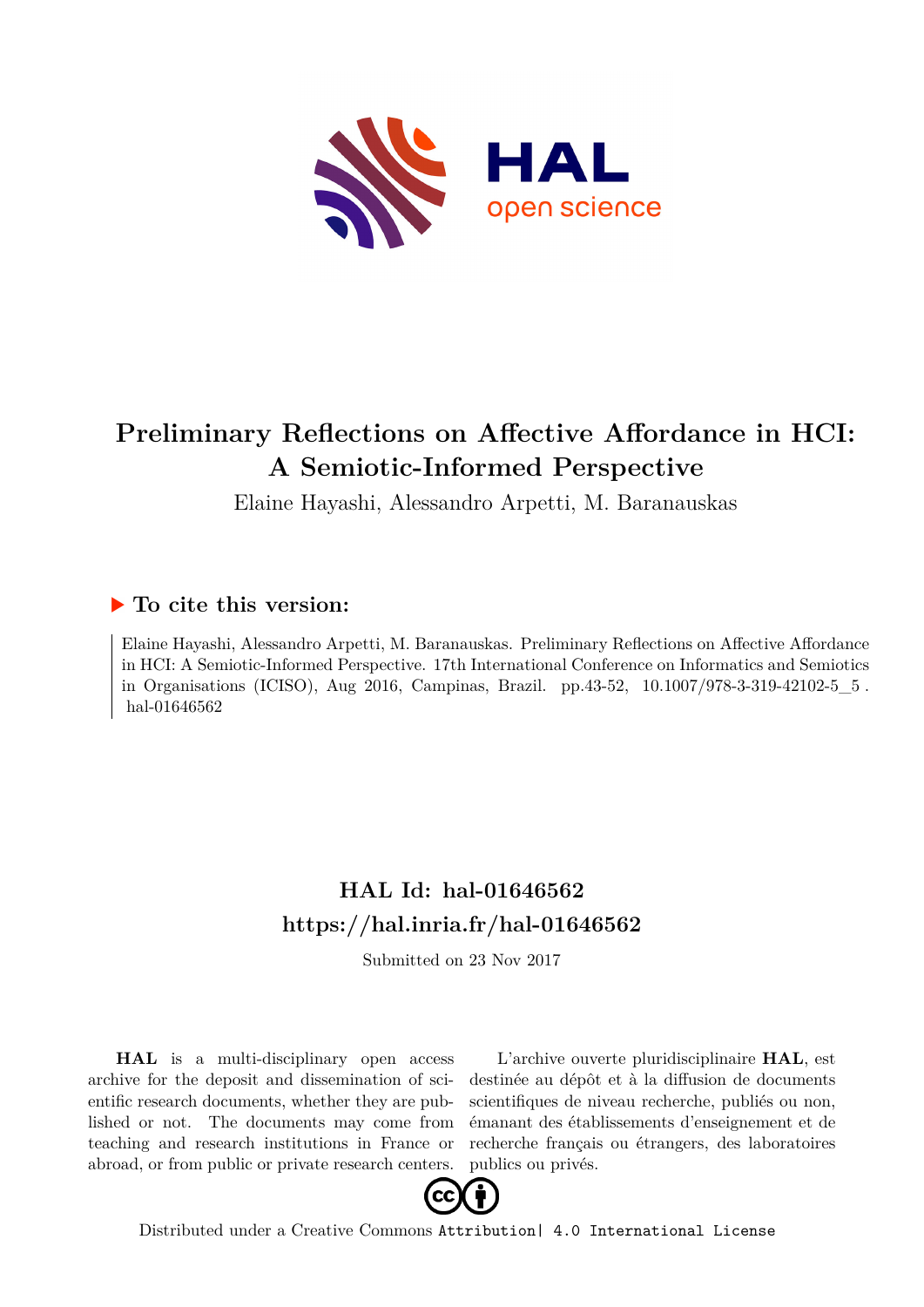### **Preliminary Reflections on Affective Affordance in HCI: A Semiotic-Informed Perspective**

Elaine C. S. Hayashi, Alessandro Arpetti, and M. Cecília C. Baranauskas

Institute of Computing, University of Campinas (UNICAMP) Campinas, SP, Brazil {hayashi, cecilia}@ic.unicamp.br, arpetti@gmail.com

Abstract. In spite of some divergence on interpretations of the concept of "affordance", the term is fundamental in HCI and interaction design. More recently, the recognition of the affective quality of systems is becoming increasingly important as well. As an emerging subject, there is a lack of discussion on related concepts and, ultimately, on their practical implications. The objective of this paper is to bring into discussion the concept of affect under the perspective of affordance. From a socio-cultural view, this paper articulates affective affordances within the theoretical references of Organizational Semiotics and the Socially Aware Design; and concludes with prospections on potential applications for the design of technology.

**Keywords:** Affectability, Emotional design, Affordance, Affective affordances, Semiotic onion, Organizational Semiotics, Socially aware design, Humancomputer interaction

#### **1 Introduction**

Ubiquitous computing devices, wearable, tangible or natural user interface tools, social software: these are some of the ways in which Information and Communication Technology (ICT) has become a pervasive part of our personal and social lives. As an intrinsic part of our daily interactions and socially constructed reality, technology must be aligned with our intentions, values, beliefs and social practices. The design process focused only on the technical system itself is no longer enough [\[21\]](#page-10-0). This new reality demands new theories and methods in HCI [\[8,](#page-10-1) [17\]](#page-10-2), which now have to consider and reflect other elements that used to be left aside, such as: social values, emotions, intentions of use, and the device's, the users' and the environment's conditions and characteristics [\[14,](#page-10-3) [17\]](#page-10-2).

The concept of affordance, analyzed under an Organizational Semiotic (OS) perspective, has provided basis to inform the design of an inclusive social network [\[14\]](#page-10-3). Similarly, the present article builds upon the original definition of affordance from Gibson [\[6\]](#page-9-0) to discuss design for Affectability [\[9\]](#page-10-4). At a higher level of abstraction, this article investigates the concept of affordance, proposing a discussion on Affective affordance framed by an artifact from OS: the Semiotic Onion [\[21,](#page-10-0) [13\]](#page-10-5). Although the term Affective affordance had been used before, e.g., in [\[23,](#page-10-6) [25,](#page-10-7) [12\]](#page-10-8), the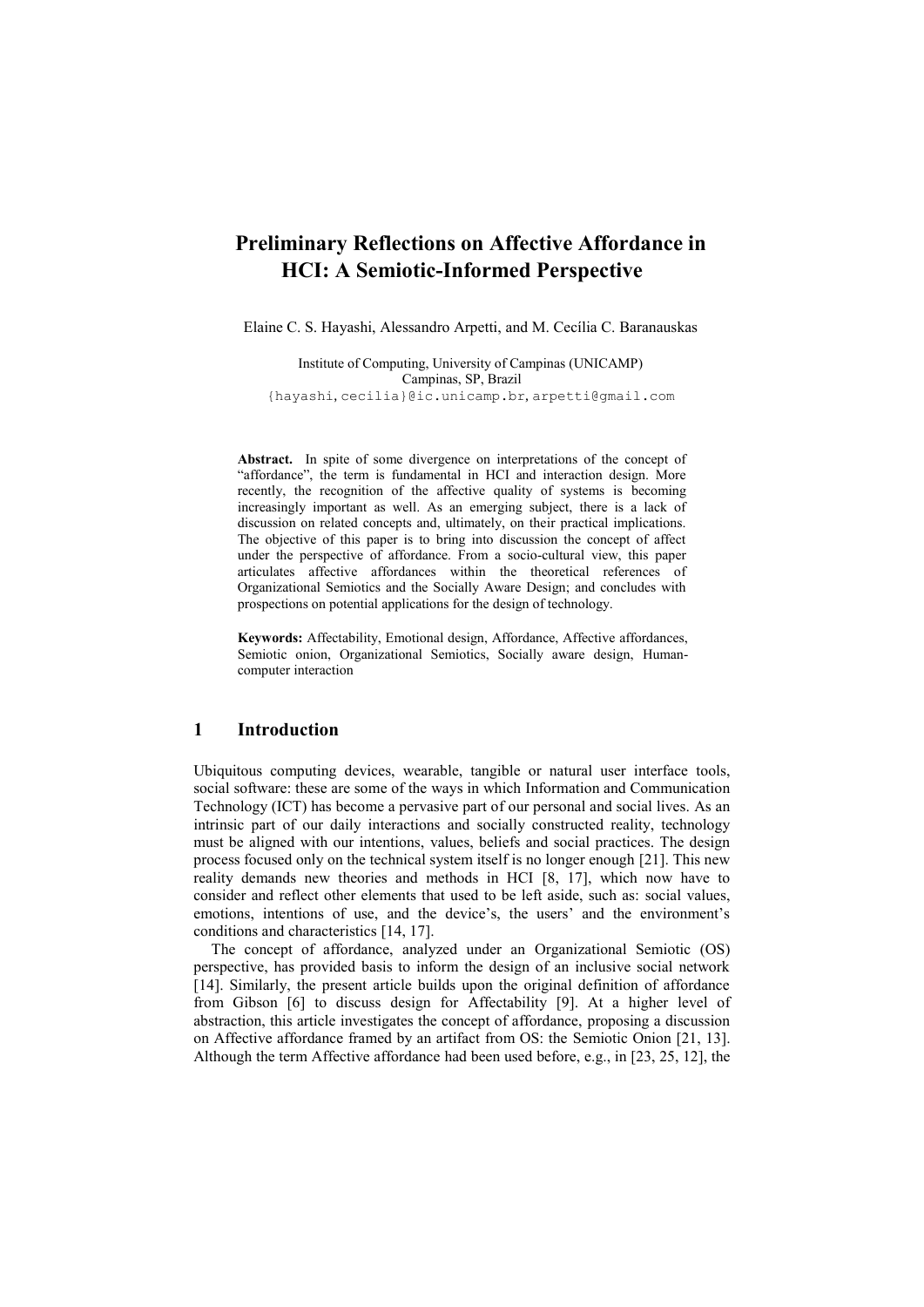field of HCI could benefit from further discussion and informed formalization from a socio-technical perspective.

We revisit concepts of affordance and we use the perspective of the Semiotic Onion [\[21,](#page-10-0) [22,](#page-10-9) [13\]](#page-10-5) and the Socially Aware Design [\[1,](#page-9-1) [2\]](#page-9-2) to articulate the concept of Affective affordance with possible design practices. This paper is organized as follows: Section 2 summarizes the concepts that form the theoretical bases of the analysis presented in Section 3, which articulates affect and affordances. Section 4 draws on Section 3 to discuss the application of these concepts in interaction design. Section 5 concludes this paper.

### **2 Theoretical References**

**Organizational Semiotics (OS)** [\[21,](#page-10-0) [22,](#page-10-9) [13\]](#page-10-5) provides artifacts and methods to understand, model and design information systems. Information systems, from the OS perspective, are a result of social interactions. Starting from an informal level, a community (organization) is seen as a collection of members and the values, beliefs and habits of each member are relevant to form the group. In a formal level, the patterns of behavior from the informal level are modeled into norms that compose requirements in the direction of the technical layer, in which the system per se is derived. These informal, formal and technical layers form the Semiotic onion [\[21,](#page-10-0) [13\]](#page-10-5). The analogy with an onion illustrates how each level is embedded into the other to compose meaningful information systems, in which computer systems (or digital artifacts) are embedded in the formal and informal organization. As Stamper et al. [\[21\]](#page-10-0) argue, usually traditional design methods tend to focus on the formal and technical levels – or layers – without meeting the requirements of the informal level of the organization.

The layers of the Semiotic Onion are rooted in the definition from Hall [\[7\]](#page-10-10), who proposes that cultural conventions (the way humans operate) can be classified in informal, formal and technical levels.

The **Socially Aware Design** [\[1,](#page-9-1) [2\]](#page-9-2), in its turn, was based on the Semiotic Onion to propose a design flow that starts in the society (with its needs and abilities), enters the onion, goes throughout the layers until reaching the technical one; and goes back to impact society, as technology changes the norms and informal practices of a social group.

The Semiotic Onion and the Socially Aware Design were the starting point for our research on affect in design processes, and they also form the basis for the discussion we present in Sections 3 and 4.

**Affective computing** [\[18\]](#page-10-11) is a relatively new field that concerns the development of digital technology that can automatically recognize, interpret and respond (or adapt behavior) according to affective expressions of users. In order to grant computation systems with this ability to recognize affect, affective responses need to be categorized and treated as pieces of information. It is, therefore, assumed that emotions are internally created and then put out to the world, existing independently of context and interaction. Boehner et al. [\[3](#page-9-3)] call "Informational approaches" those approaches that are in line with Affective Computing, in which emotions are seen as fixed information. On a different direction, the authors call "Interactional approach"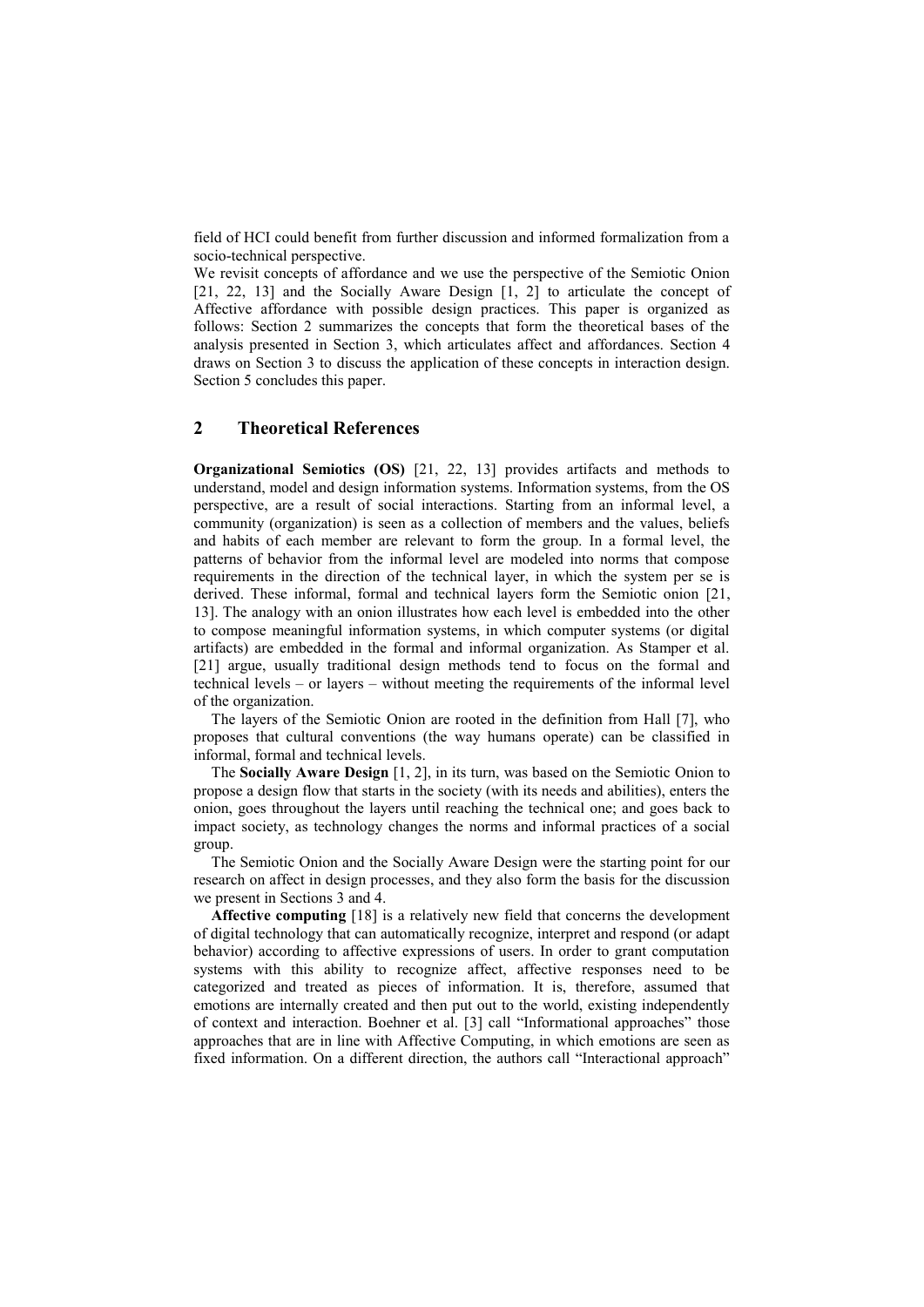the point of view that considers affect as dynamic results of social interactions, loaded with cultural influences and rich in interpretation possibilities.

In line with interactional approaches, however not totally denying informational ones, the concept of Affectability [\[9\]](#page-10-4) delineates an endeavor to understand the characteristics that have the capacity of evoking varying (which can depend on cultures or contexts) affective responses from users interacting with a digital artifact in a given context (or environment). The objective is to bring awareness to designers on the creation of products with improved affective quality.

Affective quality can be defined as the characteristics of an object (or place, events, systems) that can influence the affective state of a person [\[26\]](#page-10-12), as he/she perceives those characteristics in the object. This perception can be based on how easy/hard to use, how pleasant/not pleasant, boring/exciting, etc., the object is.

**Affordance** is a concept created by Gibson [\[6\]](#page-9-0), who defines it as the action possibilities that an animal perceives from an environment. With the word "affordance", Gibson wants to refer to both: the environment and the animal, in a way that one is complementary to the other. In Kaptelinin and Nardi's [[11\]](#page-10-13) interpretation of the Gibsonian theory of affordances, "*animals directly perceive affordances as possibilities for action in the environment, which are determined, on the one hand, by the objective properties of the environment, and, on the other hand, by the action capabilities of the animal*" [11, p. 968]. Moreover, as Gibson [\[6](#page-9-0)] explains, "*The perceiving of an affordance is not a process of perceiving a value-free physical object to which meaning is somehow added in a way that no one has been able to agree upon; it is a process of perceiving a value-rich ecological object*." [6, p. 60].

To Gibson, affordances exist independently of whether or not they are perceived or desired by the actor. The classic example is that of a chair. A chair affords sitting, even when the actor does not will to sit. Even when one cannot see the chair, it is still sit-able [\[24\]](#page-10-14). This constitutes a point of divergence between Gibson´s and Norman´s understanding of the concept. Norman [\[15\]](#page-10-15) is more interested in processing mechanisms and how the mind processes the information perceived. There are authors who argue for separating affordances from perception, as it was originally proposed by Gibson [\[11,](#page-10-13) [24\]](#page-10-14). The claim is that there is an advantage of considering the existence of affordance independently of it being perceived by the actor or not. This separation of affordances from perception helps to differentiate between two aspects of design elements: its affordance and its usability [\[11,](#page-10-13) [24\]](#page-10-14). For Norman, "affordances can be not only real but also just perceived" [\[11,](#page-10-13) p. 969] that is only affordance itself, without being perceived, plays a relatively minor role as designers should be more concerned with what users can **perceive** [\[15\]](#page-10-15).

The contrast between the various theoretical positions and the different interpretations of the concept of affordance can be analysed by going back to the work of Gibson in its roots, namely the theory of ecological perception. As we reported in reference to the concept of affordance by Gibson, the ecological term is understood in the sense of adaptation of an animal to its environment, or in the relations between individuals of a species, the organized activities of this species and the environment of these activities. In this sense, the environment is not the "external world", but is intended as 'ecological niche', that is, the behaviour of a species living under specific environmental conditions.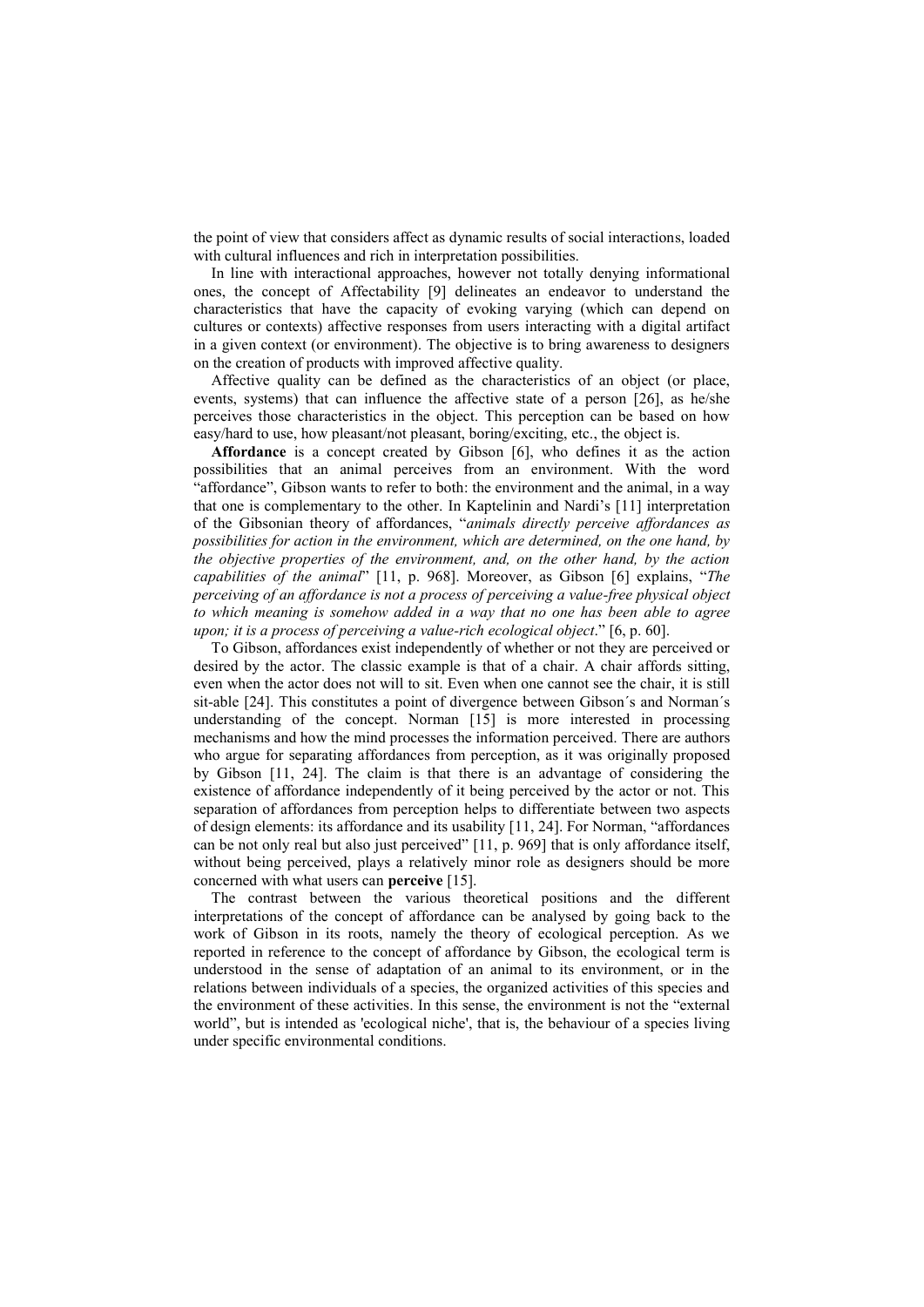This definition of affordance establishes a mutual connection between the animal and the environment, and the indivisibility between perception and action. Gibson himself [\[5\]](#page-9-4) characterizes the perceptual system as a connection between the action and its perception. For the author, the perception is an emerging process of animalenvironment system. This implies that the perception does not reside in the brain, but is a process of extracting information from the environment, by means of exploration. In fact, if the primitive affordances linked to survival instincts are innate, all the others are the result of exploration of the environment through which the animal with its characteristics and capacity for action relates to an environment with specific characteristics. The information derived from this exploration is already meaningful information, since it is an element of the animal-environment system and is not compatible with the internalist interpretation proposed by cognitivism, according to which this information is a description of the environment that will be processed by the mind to give it a meaning.

Stoffregen [\[20\]](#page-10-16) who provides a formal definition of affordances says that the emergent properties of the system are not present individually in the actors that are part of the system. For example, if we consider the climbability (affordance) of stairs, we should consider a system composed by a person (animal), the action of climbing (action) and the stairs (environment). The person and the stairs have individual properties (length of the leg, height of the step), but the system has a unique feature that is not present individually in any of the two actors, and is the scalability of the step, namely the relationship between the height of the step and the length of the person's leg.

The affordances therefore suggest possible behaviours that a system allows, but Stroffregen [\[20\]](#page-10-16) states that it is the "psychological choice" of the actor that will bring the effective implementation of the action. In this choice, the emotions and the affective states can participate and produce a relationship with either a particular property of the environment to create an affordance or as part of a behaviour, by means of the consequences that an action produces in a person.

#### **3 Affective Affordance**

Extending the formalization of the concept of affordances proposed by Stroffregen [\[19\]](#page-10-17), we can define an affective affordance by introducing an affective response of the user:

Let  $W_{pq}$  (e.g., a user-interaction-artifact system) =  $(X_p, Z_q)$  be composed of different things X (e.g., user) and Z (e.g., artifact). Let  $_p$  be a property of X and  $_q$  be a property of Z.

The relation between  $_p$  and  $_q$ ,  $p/q$ , defines a higher order property (i.e., a property of the user–artifact system), *h*.

Then *h* is said to be an affective affordance of  $W_{pq}$  if and only if:

(i)  $W_{pq} = (X_p, Z_q)$  possesses *h* 

(ii) Neither Z nor X possesses *h*

(iii)  $h$  produces an affective response  $A(X)$ .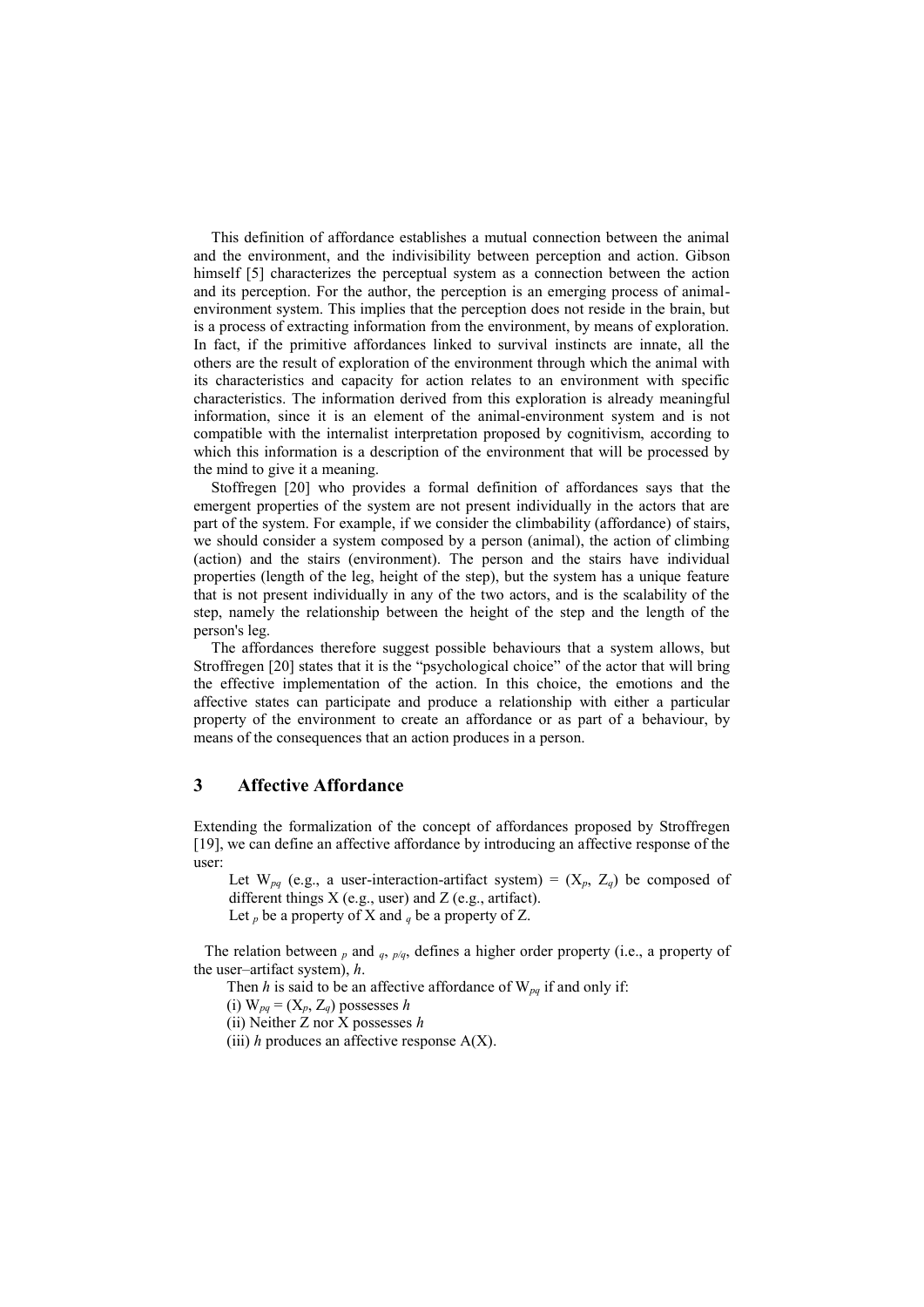The main difference between a general affordance and an affective affordance lies in the fact that a general affordance is directly linked to a behavior, while an affective affordance produces an emotional state that can or cannot precede the eventual psychological choice of implementing a behavior.

Considering the environment as ecological niche and the user as participant of a group, we can argue that affective responses are influenced by culture and society and depend on varied factors. As Boehner et al. [\[3\]](#page-9-3) argue, the sense people make out of feelings and other affective states are intertwined with the way such emotional episodes are experienced and to the way they are translated into words. These processes happen both in the individual and collectively. While emotions come from inside an individual (as a result of either internal or external stimuli), it is in the collectivity that the meanings and translations into words (or gestures – especially in the case of sign languages or other cultural gestures, images, sounds, etc.) are formed and shared.

Affect, emotions and the words that attempt to define them have a social and cultural nature. Boehner et al. [\[3\]](#page-9-3) give as an example the concept of "song", from the Ifaluk Atoll. "Song" could be directly translated to "anger". However, while in a Western context, "anger" has a rather negative connotation, the Ifalukan "song" is considered a justifiable anger, as it is provoked by someone's lack of responsibility or failure to properly respond to social norms.

Similarly, affective responses also have cultural background. The Sensual Evaluation Instrument (SEI) [\[10\]](#page-10-18), a self-assessment tool for affect, was created based on the premise that emotions can be explored from a non-verbal perspective as well as they can be evoked by different stimuli, like colors and shapes. The authors created and experimented objects with different shapes. In their experiments they observed that objects with sharp edges tended to be related to negative valence. On the other hand, objects with smooth surface and few protrusions were often associated to positive valence. The authors believe that SEI could be used across cultures and indeed one can easily recall personal experiences that validate those examples (that sharp edged objects are often related to negative affective responses; and smooth surfaces, to positive affective responses). While it is true and interesting for that selfassessment instrument, other objects with similar shapes can evoke opposite responses, which roots might be considered cultural or dependent on specific contexts. [Fig.](#page-6-0) 1 illustrates this idea: it can be said that a baby hedgehog tends to have positive affective affordance, even though it has a prickly appearance. Other similar shaped objects would probably evoke not-touching. On the opposite way, maggots have soft looking surfaces but they tend to have negative affective affordance, usually evoking disgust or aversion. These responses are culturally learned. Babies inspire care; worms and larvae, disgust. Take other animals for examples. Guinea pigs are adorable pets in some countries. In other countries, they are a traditional dish, usually grilled as a whole. Cows are sacred in some cultures, tortured to death for meat in others. These contrasting ways to treat animals are socially accepted in their own cultures and cause people with different background to present different affective responses.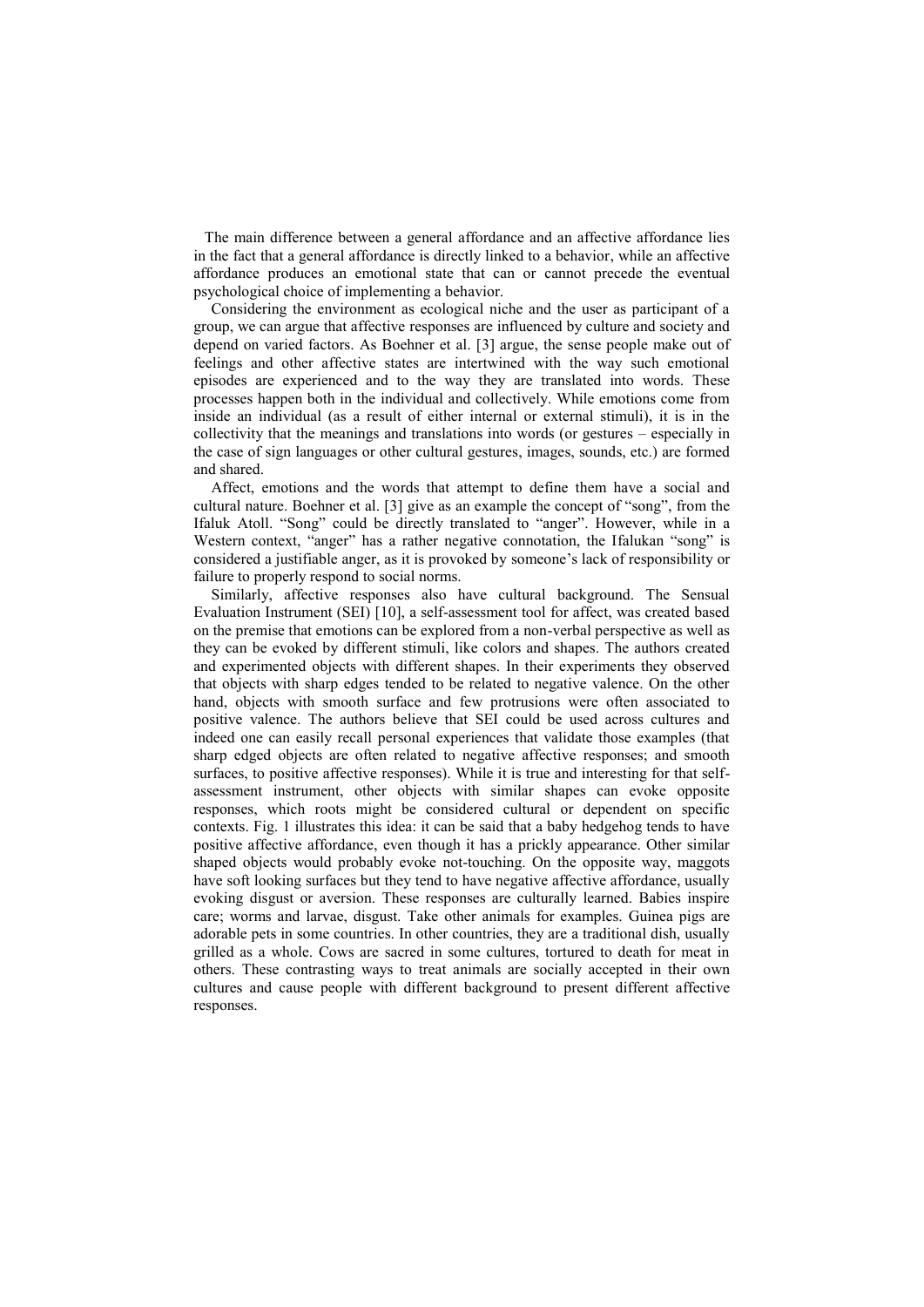

<span id="page-6-0"></span>**Fig.** 1. In spite of its prickly appearance, a hedgehog baby<sup>1</sup> might have positive affective affordance, whereas maggots<sup>2</sup>, with its soft appearance, would evoke negative affective affordance – contrary to the notions of what spiky and smooth objects usually evoke.

[Sources: <sup>1</sup>Hedgehog baby https://pixabay.com/en/hedgehog-animal-baby-cutesmall-468228/;

<sup>2</sup> Maggots: https://commons.wikimedia.org/wiki/File:Maggots.jpg]

From an ecological perspective, this scenario becomes even more complex since user-system interactions are contaminated not only by socio-cultural elements but also by the individual's life experience. In the light of the formal definition of affective affordance in which  $W_{pq}=(X_p, Z_q)$ . It is arguable that the image Z (the artifact, in this case a baby hedgehog (cf. [Fig.](#page-6-0) 1)) has some characteristics  $_q$  (colors, size, lights, position, background, etc.). The user X has some characteristics  $_p$  (physical characteristics, social values, beliefs, affective state, etc.). The system  $W_{pq}$  (userrelationship-image) affords an affective response  $A(X)$  which may or may not be expressed in behavior. This affective response is strongly linked to the system to all the meanings contained in it. For example, the image can afford a sentiment of sweetness in a young parent that can smile and eventually share the image in social media; or it can afford a feeling of disgust in a user who has just had a bad experience with a small rodent and, viewing the image, grimaces and shuts down the computer.

Affective responses are therefore the result of combinations of numerous elements in a complex system. To overcome the fragmentation of these responses and provide useful guidelines for interaction designers it is necessary to analyze, in a systemic way, the influences of the different actors in the formation of affective affordances.

### **4 Affective Affordance and the Design of Digital Artifacts**

Affective responses could be analyzed within the Semiotic Onion and the flow of the Socially Aware Design. Take the example of Internet memes, i.e., media that are spread in the Internet, usually for fun. The "success kid" (Fig. 2a) is an example of Internet meme. It started as a common social action of taking pictures and a spontaneous affective expression that starts at the outmost layer of the semiotic onion: the informal layer. In order to reach a digital format and gain space online (technical layer), the picture was once treated and meanings were formalized with texts (formal layer). Going back the path towards the society, the online use of the Success kid meme gained a specific format (formal layers) as shown in Fig. 2b. As it became viral and worldwide known (informal layer), it even became theme for advertisement, in a billboard add. Also the White House in the United Stated used the meme, in a Tweet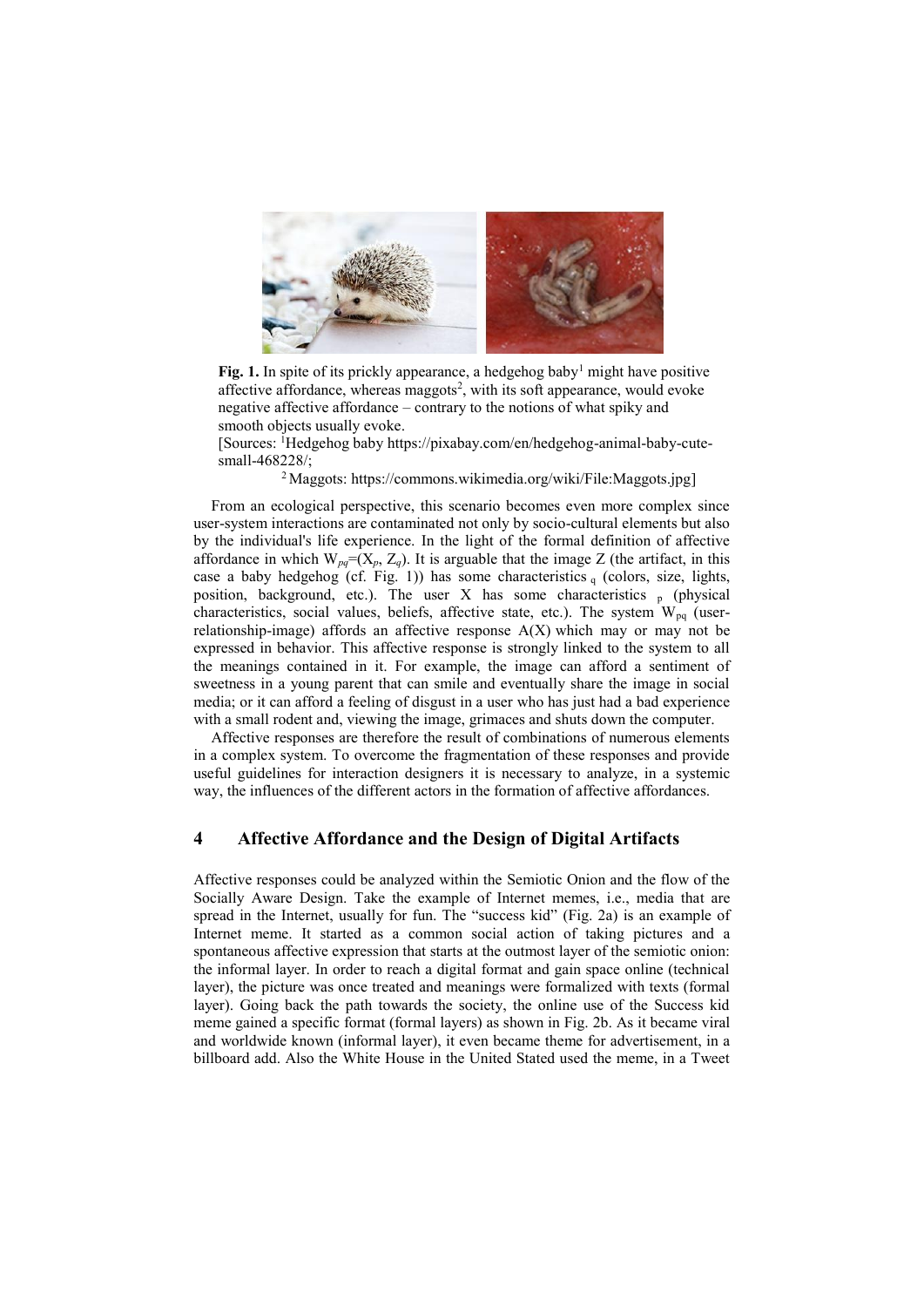in their campaign to urge Congress to pass the immigration reform (Fig. 2c) representing the impact in society.



**Fig. 2.** From left to right: (a) original picture taken by the child's mother; (b) internet meme example; (c) meme used by the USA White House in a Tweet [Sources: (a) and (b) [http://globalnews.ca/news/1939419/success-kid-needs-your](http://globalnews.ca/news/1939419/success-kid-needs-your-help-getting-his-dad-a-new-kidney/)[help-getting-his-dad-a-new-kidney/;](http://globalnews.ca/news/1939419/success-kid-needs-your-help-getting-his-dad-a-new-kidney/)  (c) [http://www.nydailynews.com/news/politics/success-kid-meme-pass](http://www.nydailynews.com/news/politics/success-kid-meme-pass-immigration-reform-article-1.1376952)[immigration-reform-article-1.1376952,](http://www.nydailynews.com/news/politics/success-kid-meme-pass-immigration-reform-article-1.1376952) Accessed: April 2016]

While it is hard to determine whether a product will be successfully accepted by users, one can investigate elements that can be of influence in the process. Tang et al [\[23](#page-10-6)] have shown the relevance of consumers' perceived affordances (namely physical, cognitive, affective and control affordances) in the success of some specific ads in China. We argue that affective affordances have the potential to influence the design of ICT in general. The design for Affectability [\[9\]](#page-10-4) is the design that is concerned with affective affordances throughout the entire design process. We had presented the concept of Affectibility and the Framework for Affectibility based on the same theoretical roots explained in Section 2. Next we present the creation and development of an application, which illustrates the design towards improved Affectibility – that is, the design that is concerned with the possible affective affordances that could be collectively constructed and perceived by users.

#### **4.1 Designing AmigoDaHora**

We had been immersed in an underprivileged community of a public school in Brazil, taking active part in the school's daily activities as participant observers. From this endeavor we identified many characteristics of that group of children; one of them was the very noticeable tendency to negative thoughts and behavior. Not only children but also teachers and other employees from the school were often prone to see defects and points of complaint in almost any subject. Seeing positive aspects was difficult for them. Following the flow of the Socially Aware Design [\[1\]](#page-9-1), this predominance of rather negative affective affordances in schools interactions can be seen as a characteristic from the school as a group (society). From this need (of practicing more positive views and attitudes) we proposed the creation of an application based on a social activity (informal layer) known as "Secret Santa" ("Amigo secreto" or "Amigo oculto" in Brazil). In this practice, each participant raffles the name of another and he/she has to buy the other a present. In our proposed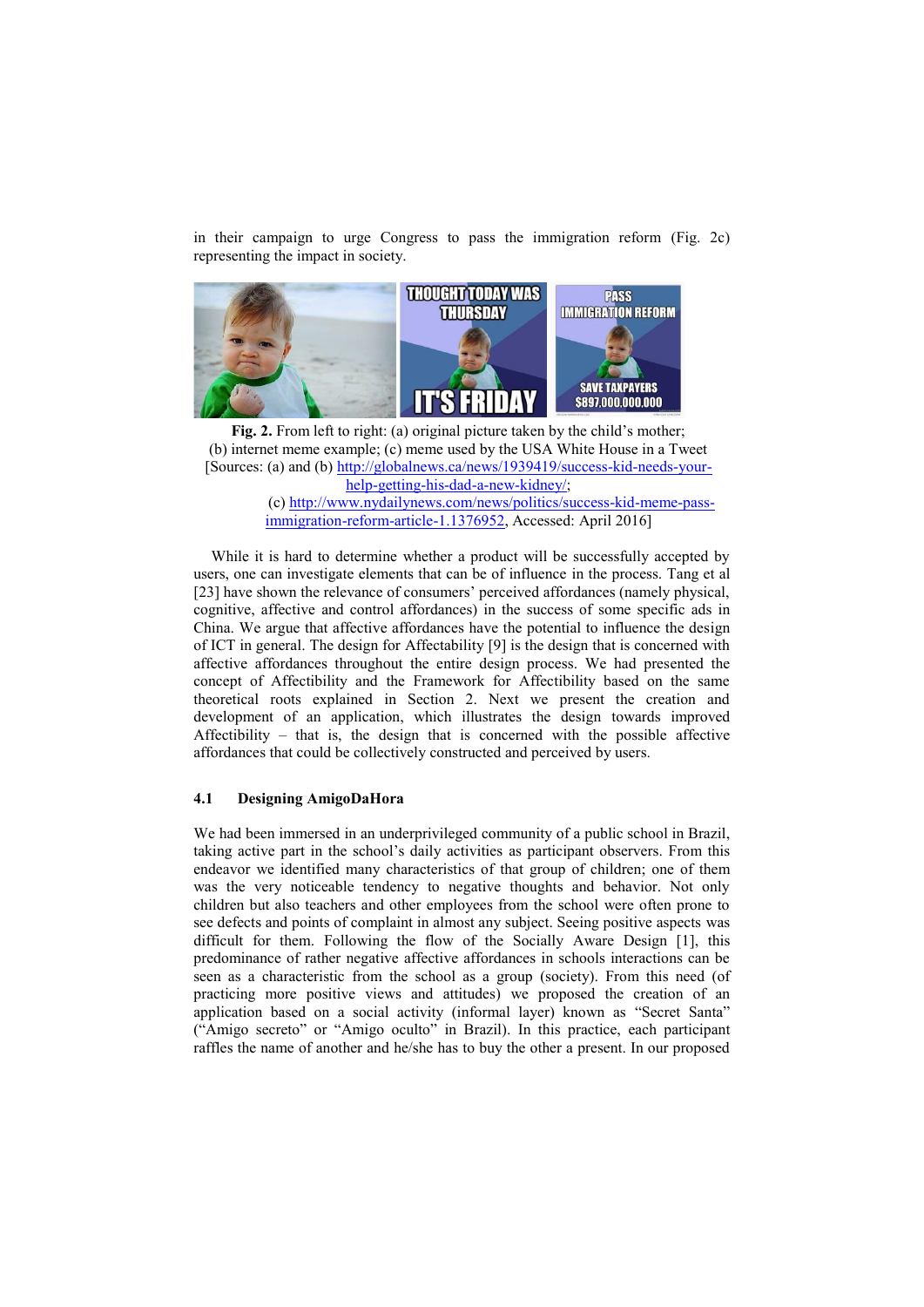version, each participant should gift the other a compliment, creating a gift representing that compliment.

Children played the role of our design partners in the development of the application. In participatory practices they helped us to better understand and formalize the rules of this new activity of gifting compliments (formal layer). By enacting the activity we tried to understand what elements the interface should represent as to provide the necessary characteristics to help achieve the desired affective responses. Children informed us not only about what they needed the application to have in order to create the gifts as they wanted, but they also named the application: AmigoDaHora - slang meaning something similar to "cool friend" (cf. Fig. 3a).

The technical layer is the application itself. We developed a mobile application that made use of RFID cards for tangible interaction. Only one mobile was needed and it was based on Android platform. Each child would have their own card. We asked children to personalize the cards by hand drawing something to represent them on the card. The application would read the card and identify each child as participant of AmigoDaHora. After registering all participants for a round (cf. Fig. 3b), the application would secretly assign the participants to each other. Each child would then take turns to privately interact with the application in order to find out who his/her friend was and create a gift/compliment for that friend (cf. Fig. 3c). The application let children speak the compliment out loud and it transcribed what they said. Children could also take pictures and/or make drawings as to compose the gift/compliment. After all children had created their gifts, they could take turns again to use the application and receive their gifts/compliments.

Going back from the technical layer (the development and evaluation of AmigoDaHora application) to society, we observed the use made of the application. Right on the first round playing with AmigoDaHora, children organized themselves and set rules to determine how they would take turns to interact with the application (formal layer). Sharing the single mobile device and making use of the application in the group (informal layer) should potentially direct children to the desired outcome of practicing seeing positive aspects in others and develop positive attitudes (impact back on society).

The factors (e.g., aesthetical, motivational, etc.) that might contribute to the establishment of positive affective affordances were listed in the form of design principles for Affectability (PAff), which were followed in the creation of AmigoDaHora. Among the six principles presented [\[9\]](#page-10-4), for example, the PAff 1, Free interpretation and communication of affect, suggests to i) make available features to allow communication and expression; ii) avoid predetermining meanings (of signs, words, images, etc.) and let affect be freely expressed and interpreted; and iii) avoid automatic identification of affect. One affective affordance of the AmigoDaHora mobile application (A(X)) could be: affective expression by drawing smile faces with the finger. This possibility exists from  $X_{p1}$  = children fingers,  $Z_{q1}$  = touch screen, and  $P^1/_{q1}$  = children application on a mobile device for the creation and exchange of compliments.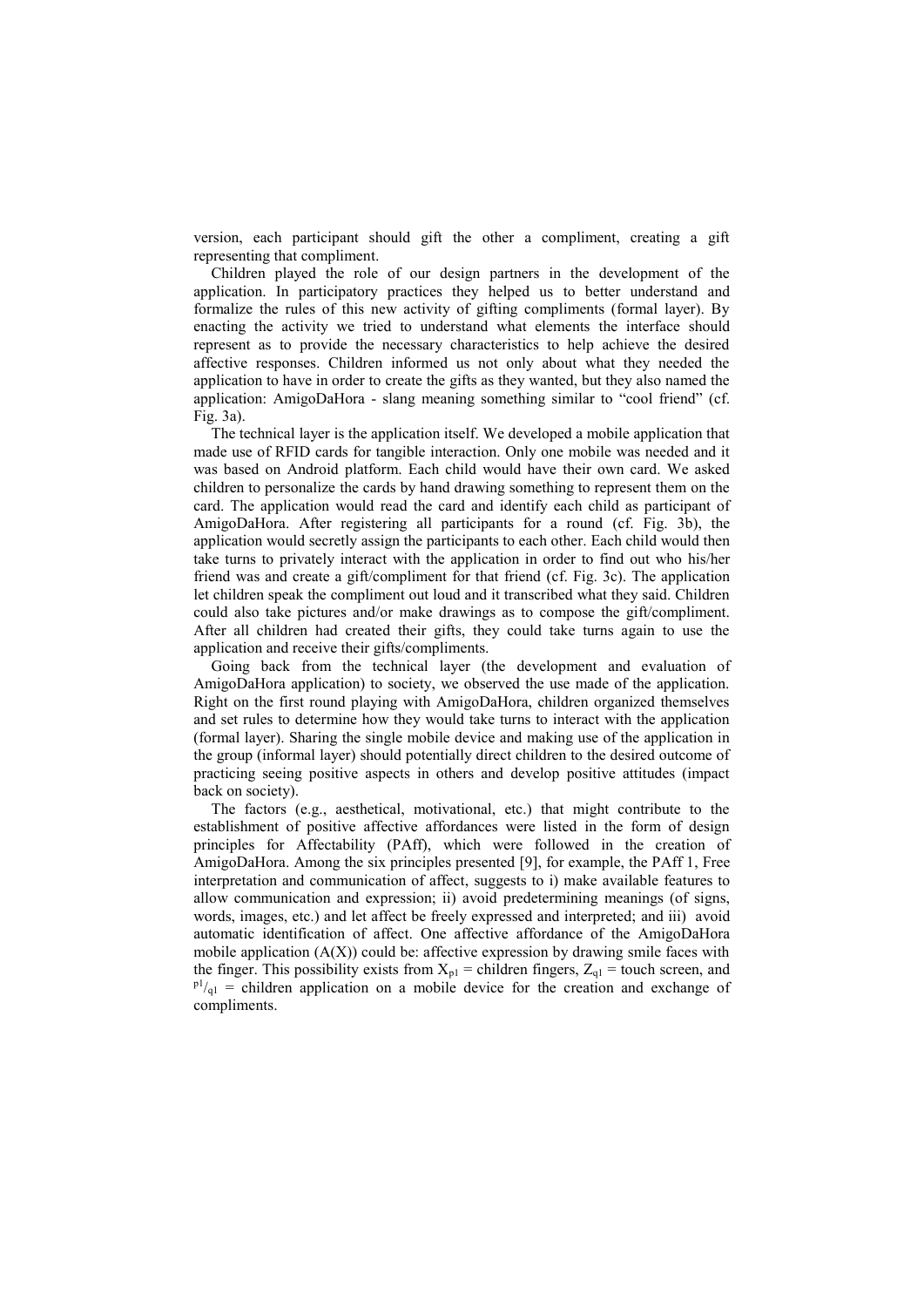

**Fig. 3.** (a) Main screen of AmigoDaHora (b) enrolling a child in the game (c) child drawing a smile face to illustrate his gift/compliment

#### **5 Conclusion**

Digital artifacts have to make sense to users. The Socially Aware Design argues for design processes that start in the society, with the understanding of the main stakeholders and the comprehension of the target users' main abilities and needs. In OS it is by understanding the informal practices of a social group that practices can be translated into the designed artifact.

Being affective responses a result of cultural and social interactions, in order to aim for improved Affectibility in the resulting solutions, designers could start their analysis from the society as well, following the path of the design throughout the Semiotic Onion. This approach can not only contribute to the creation of more meaningful systems, but also help designers having in mind the possible affective outcomes that the designed system might have when it, in its turn, influence back social practices. This article discussed the concept of Affective affordances, presenting a definition from an ecological perspective in which the environment and users are mutually connected, although perception and action are not always necessarily directly linked. Future work could explore the norms that help inform the design for improved Affectibility.

**Acknowledgments.** We would like to thank our colleagues from InterHAD for insightful discussions; CAPES and CNPq (Process # 308618/2014-9) for financial support.

#### **References**

- <span id="page-9-1"></span>1. Baranauskas, M.C.C.: Social Awareness in HCI. Interactions 21(4), 66-69 (2014)
- <span id="page-9-2"></span>2. Baranauskas, M.C.C.: Socially Aware Computing. In: The 6<sup>th</sup> International Conference on Engineering and Computer Education, Buenos Aires, pp. 1–5 (2009)
- <span id="page-9-3"></span>3. Boehner, K., DePaula, R., Dourish, P., Sengers, P.: How Emotion is Made and Measured. International Journal of Human-Computer Studies, 65(4), 275–291 (2007)
- 4. Bødker, S.: Third-Wave HCI, 10 Years Later-Participation and Sharing. Interactions 22(5), 24–31 (2015)
- <span id="page-9-4"></span>5. Gibson, J.J.: The Senses Considered as Perceptual Systems. Boston, Houghton Mifflin (1966)
- <span id="page-9-0"></span>6. Gibson, J.J.: The Theory of Affordances. The People, Place, and Space Reader 56 (1979)